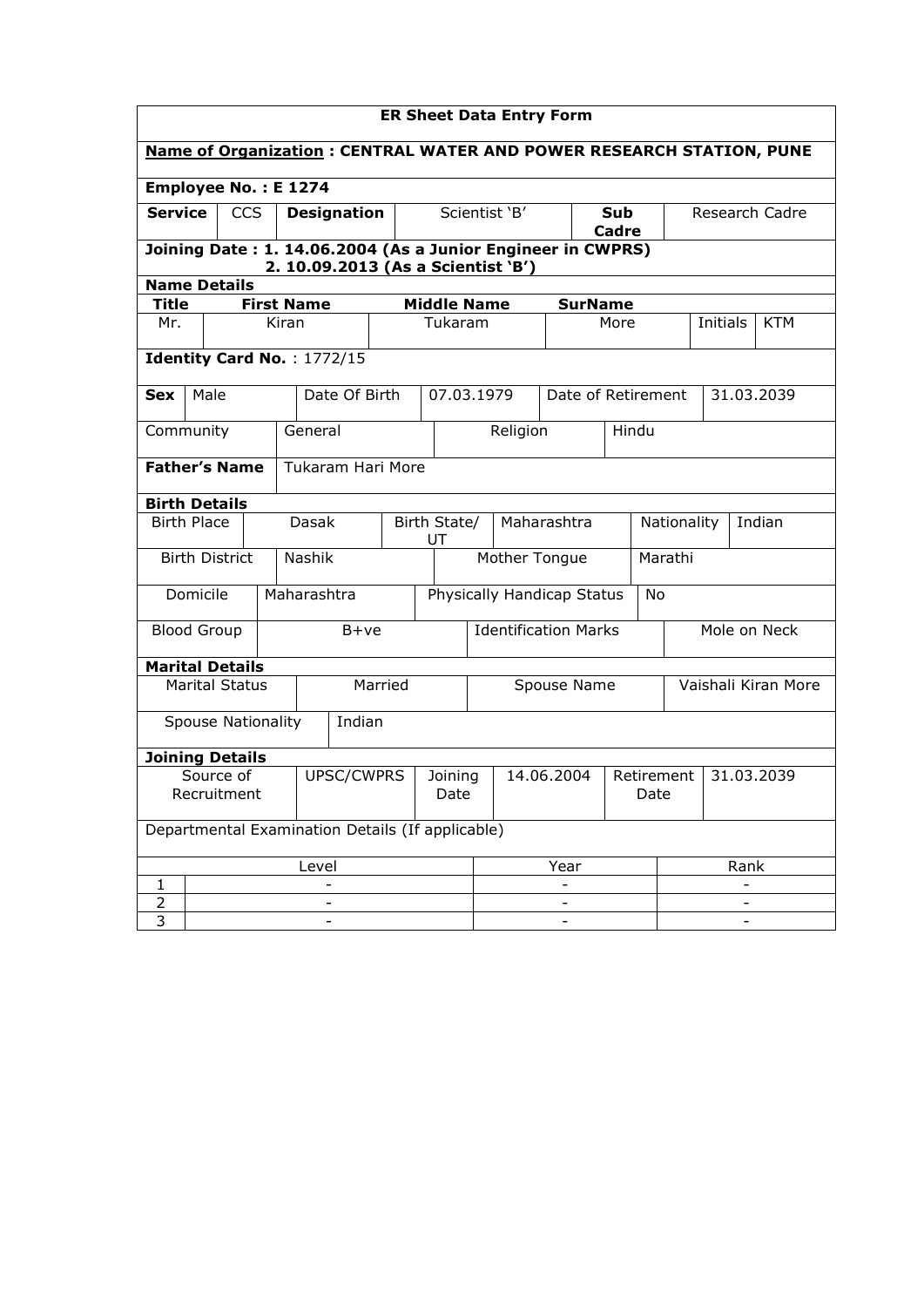| Remarks (if any)            | $\overline{\phantom{a}}$ |             |              |              |  |  |  |  |  |  |  |
|-----------------------------|--------------------------|-------------|--------------|--------------|--|--|--|--|--|--|--|
| Languages known             |                          |             |              |              |  |  |  |  |  |  |  |
|                             | Name of Language         | <b>Read</b> | <b>Write</b> | <b>Speak</b> |  |  |  |  |  |  |  |
| Indian Languages 1<br>Known | Marathi                  | Fluent      | Fluent       | Fluent       |  |  |  |  |  |  |  |
| $\overline{2}$              | Hindi                    | Fluent      | Fluent       | Fluent       |  |  |  |  |  |  |  |
| 3                           |                          |             |              |              |  |  |  |  |  |  |  |
| $\overline{4}$              |                          |             |              |              |  |  |  |  |  |  |  |
| 5                           | -                        |             |              |              |  |  |  |  |  |  |  |
|                             |                          |             |              |              |  |  |  |  |  |  |  |
| Foreign Languages<br>Known  | English                  | Fluent      | Fluent       | Fluent       |  |  |  |  |  |  |  |
| $\overline{2}$              |                          |             |              |              |  |  |  |  |  |  |  |
| 3                           |                          |             |              |              |  |  |  |  |  |  |  |

# Details of deputation (if applicable)

| Name of the Office | Post held at that<br>time in parent office | Name of post<br>(selected for<br>deputation | Period of deputation |      |  |
|--------------------|--------------------------------------------|---------------------------------------------|----------------------|------|--|
|                    |                                            |                                             | Since                | From |  |
|                    |                                            |                                             |                      |      |  |

# Details of Foreign Visit

| SI.<br>No. | Place of Visit | Date of<br>visit | Post held at<br>that time | Whether it<br>is a<br>personal or<br>official visit | Details of visit |
|------------|----------------|------------------|---------------------------|-----------------------------------------------------|------------------|
|            |                |                  |                           |                                                     |                  |

## Transfer/Posting Detail (if applicable)

| Place                    | Period of posting |      |  |  |  |  |
|--------------------------|-------------------|------|--|--|--|--|
|                          | Since             | From |  |  |  |  |
|                          |                   |      |  |  |  |  |
|                          |                   |      |  |  |  |  |
| $\overline{\phantom{0}}$ | -                 |      |  |  |  |  |
|                          |                   |      |  |  |  |  |
|                          |                   |      |  |  |  |  |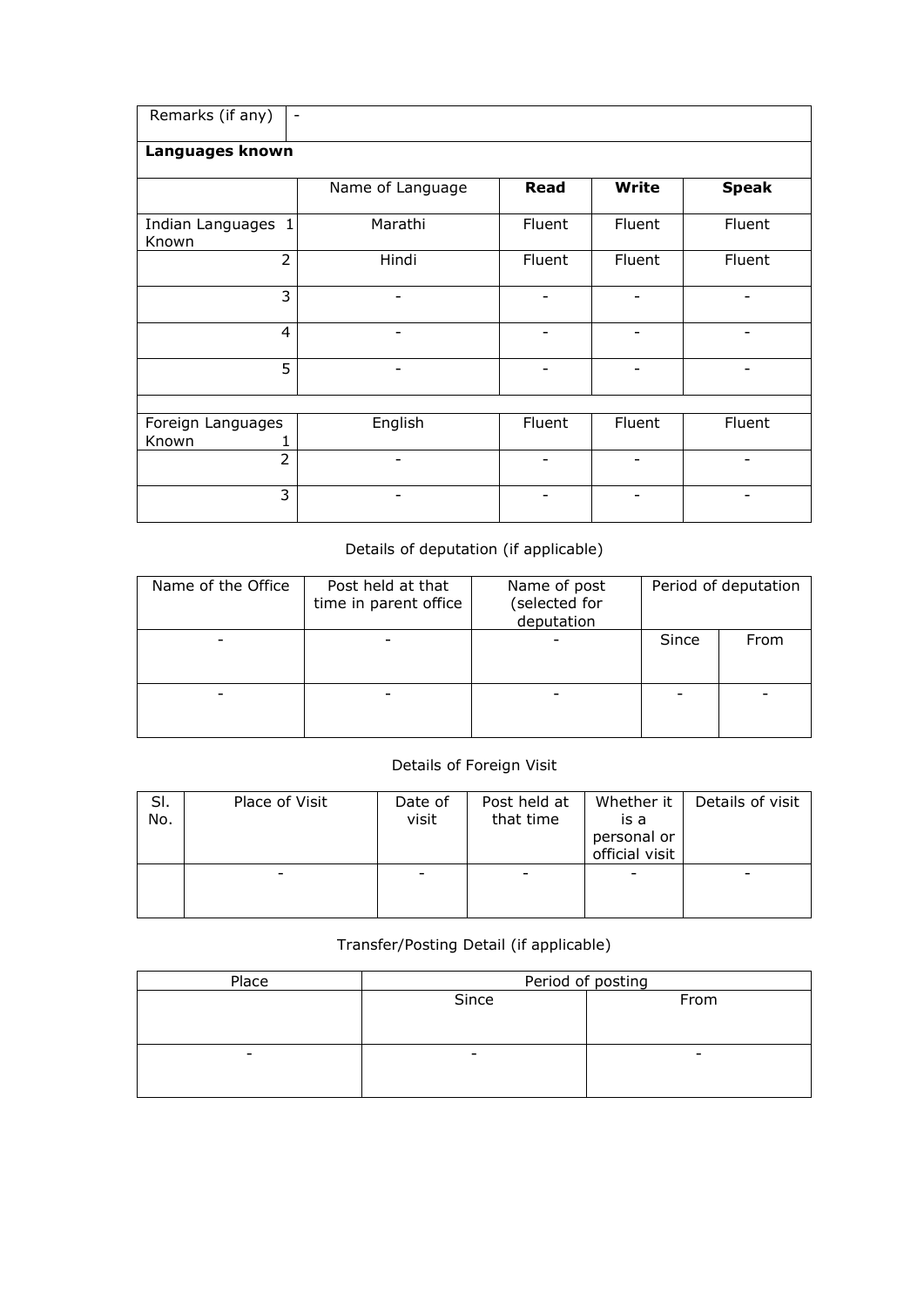| Qualification: -<br>1. Post Graduation<br>Qualification         |                                                |                                                                      | Discipline<br>Specialization 1                                                                                                                                                                                                                                  |                      |                   |                                     |                   |  |
|-----------------------------------------------------------------|------------------------------------------------|----------------------------------------------------------------------|-----------------------------------------------------------------------------------------------------------------------------------------------------------------------------------------------------------------------------------------------------------------|----------------------|-------------------|-------------------------------------|-------------------|--|
|                                                                 |                                                |                                                                      |                                                                                                                                                                                                                                                                 |                      |                   |                                     |                   |  |
| Master of Engineering (M.E.)                                    |                                                |                                                                      | Civil Engineering                                                                                                                                                                                                                                               |                      |                   | Hydraulic Engg.<br>Specialization 2 |                   |  |
| Year<br>2012-2013                                               | Division<br>First<br>Class                     |                                                                      | with                                                                                                                                                                                                                                                            | CGPA/% Marks<br>8.25 |                   |                                     |                   |  |
|                                                                 | Distinction                                    |                                                                      |                                                                                                                                                                                                                                                                 |                      |                   |                                     |                   |  |
| Institution                                                     | University                                     |                                                                      |                                                                                                                                                                                                                                                                 | Place                |                   |                                     | Country           |  |
| Sinhgad College of<br>Engg.                                     | University Of Pune                             |                                                                      |                                                                                                                                                                                                                                                                 | Pune                 |                   |                                     | India             |  |
| 2. Graduation                                                   |                                                |                                                                      |                                                                                                                                                                                                                                                                 |                      |                   |                                     |                   |  |
| Qualification                                                   |                                                |                                                                      |                                                                                                                                                                                                                                                                 | Discipline           |                   |                                     | Specialization 1  |  |
| Bachelor of Engineering (B.E.)                                  |                                                |                                                                      |                                                                                                                                                                                                                                                                 | Civil Engineering    |                   |                                     | Civil Engineering |  |
| Year                                                            | Division                                       |                                                                      |                                                                                                                                                                                                                                                                 | CGPA/% Marks         |                   |                                     | Specialization 2  |  |
| $2001 - 2002$                                                   | <b>First Class</b>                             |                                                                      |                                                                                                                                                                                                                                                                 | 62.87%               |                   |                                     |                   |  |
| Institution                                                     | University                                     |                                                                      |                                                                                                                                                                                                                                                                 | Place                |                   |                                     | Country           |  |
| K.K. Wagh College<br>of Engg.                                   | University Of Pune                             |                                                                      |                                                                                                                                                                                                                                                                 | Nashik               |                   |                                     | India             |  |
| 3. Diploma                                                      |                                                |                                                                      |                                                                                                                                                                                                                                                                 |                      |                   |                                     |                   |  |
| Qualification                                                   |                                                |                                                                      |                                                                                                                                                                                                                                                                 | Discipline           | Specialization 1  |                                     |                   |  |
| Diploma in Engineering (D.C.E.)                                 |                                                |                                                                      |                                                                                                                                                                                                                                                                 | Civil Engineering    |                   |                                     | Civil Engineering |  |
| Year                                                            | Division                                       |                                                                      |                                                                                                                                                                                                                                                                 | CGPA/% Marks         |                   |                                     | Specialization 2  |  |
| 1998-1999                                                       | First Class with<br>Distinction                | 85.17%                                                               |                                                                                                                                                                                                                                                                 |                      |                   |                                     |                   |  |
| Institution                                                     | University                                     |                                                                      |                                                                                                                                                                                                                                                                 | Place                |                   |                                     | Country           |  |
| Govt. Polytechnic                                               | <b>Board of Technical</b><br>Education, Mumbai |                                                                      |                                                                                                                                                                                                                                                                 | Nashik               |                   | India                               |                   |  |
| <b>Experience:-</b><br>1. As a Scientist 'B'                    |                                                |                                                                      |                                                                                                                                                                                                                                                                 |                      |                   |                                     |                   |  |
| Type of Posting                                                 |                                                | Level                                                                |                                                                                                                                                                                                                                                                 |                      |                   |                                     |                   |  |
| CCS - Regular                                                   |                                                | Group 'A' - Gazetted                                                 |                                                                                                                                                                                                                                                                 |                      |                   |                                     |                   |  |
| Designation                                                     |                                                | <b>Present Position</b>                                              |                                                                                                                                                                                                                                                                 |                      |                   |                                     |                   |  |
| Scientist 'B'                                                   |                                                | Regular                                                              |                                                                                                                                                                                                                                                                 |                      |                   |                                     |                   |  |
| Ministry                                                        |                                                | Department                                                           |                                                                                                                                                                                                                                                                 |                      |                   |                                     |                   |  |
| Water Resources, River<br>Development and Ganga<br>Rejuvenation |                                                | C.W.& P.R.S.                                                         |                                                                                                                                                                                                                                                                 |                      |                   |                                     |                   |  |
| Office                                                          |                                                |                                                                      |                                                                                                                                                                                                                                                                 |                      | Place             |                                     |                   |  |
| C.W.& P.R.S. (S.E.D. Div.)                                      |                                                |                                                                      |                                                                                                                                                                                                                                                                 |                      | Pune - 411 024.   |                                     |                   |  |
| <b>Experience Subject</b>                                       |                                                |                                                                      |                                                                                                                                                                                                                                                                 |                      | Period of Posting |                                     |                   |  |
| Major                                                           |                                                |                                                                      | Minor                                                                                                                                                                                                                                                           |                      |                   | From                                | To                |  |
| Civil Engineering                                               |                                                | include; planning, construction<br>race channels, Power Intakes etc. | Hydraulic Engineering - Applied research<br>activities pertaining to hydraulic designs<br>of spillways & energy dissipators which<br>and<br>conducting experiments on hydraulic<br>models pertaining to Spillways and<br>Energy dissipators, Head race and Tail |                      | 10.09.2013        | Till date                           |                   |  |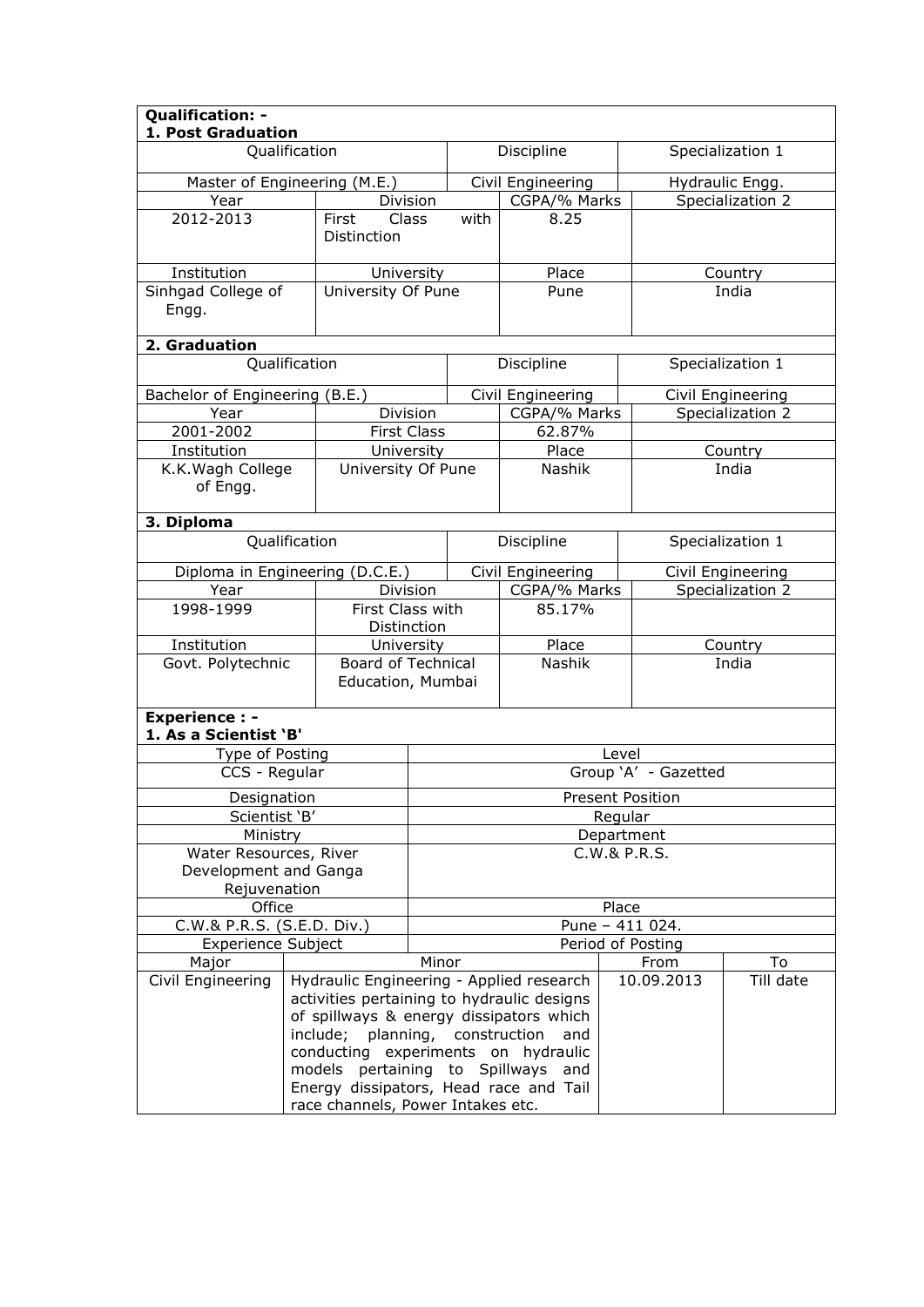|                                                                                        | 2. As a 'Research Assistant (Engg.)'           |                                            |                         |            |                                                 |                |  |  |
|----------------------------------------------------------------------------------------|------------------------------------------------|--------------------------------------------|-------------------------|------------|-------------------------------------------------|----------------|--|--|
|                                                                                        | Type of Posting                                |                                            | Level                   |            |                                                 |                |  |  |
|                                                                                        | CCS - Regular                                  | Group 'B' - Non-Gazetted                   |                         |            |                                                 |                |  |  |
|                                                                                        | Designation                                    |                                            | <b>Present Position</b> |            |                                                 |                |  |  |
|                                                                                        | Research Assistant (Engg.)                     |                                            |                         |            |                                                 |                |  |  |
|                                                                                        | Ministry                                       |                                            |                         |            | Department                                      |                |  |  |
|                                                                                        | Water Resources, River                         |                                            |                         |            | C.W.& P.R.S.                                    |                |  |  |
|                                                                                        | Development and Ganga                          |                                            |                         |            |                                                 |                |  |  |
|                                                                                        | Rejuvenation                                   |                                            |                         |            |                                                 |                |  |  |
|                                                                                        | Office                                         |                                            |                         |            | Place                                           |                |  |  |
|                                                                                        | C.W.& P.R.S. (S.E.D. Div.)                     |                                            |                         |            | Pune - 411 024.                                 |                |  |  |
|                                                                                        | <b>Experience Subject</b>                      |                                            |                         |            | Period of Posting                               |                |  |  |
| Major                                                                                  |                                                | Minor                                      |                         |            | From                                            | To             |  |  |
| Civil                                                                                  | Hydraulic Engineering - Applied research       |                                            |                         |            | 22.11.2007                                      | 09.09.2013     |  |  |
| Engineering                                                                            | activities pertaining to hydraulic designs of  |                                            |                         |            |                                                 |                |  |  |
|                                                                                        | spillways & energy dissipators which include;  |                                            |                         |            |                                                 |                |  |  |
|                                                                                        | planning,<br>construction                      |                                            | and                     | conducting |                                                 |                |  |  |
|                                                                                        | experiments on hydraulic models pertaining to  |                                            |                         |            |                                                 |                |  |  |
|                                                                                        | Spillways and Energy dissipators, Head race    |                                            |                         |            |                                                 |                |  |  |
|                                                                                        | and Tail race channels, Power Intakes etc. for |                                            |                         |            |                                                 |                |  |  |
|                                                                                        | various water resources projects.              |                                            |                         |            |                                                 |                |  |  |
| 3. As a 'Junior Engineer'                                                              |                                                |                                            |                         |            | Level                                           |                |  |  |
|                                                                                        | Type of Posting<br>CCS - Regular               |                                            |                         |            | Group 'C' - Non-Gazetted                        |                |  |  |
|                                                                                        |                                                |                                            |                         |            |                                                 |                |  |  |
|                                                                                        | Designation                                    | <b>Present Position</b>                    |                         |            |                                                 |                |  |  |
|                                                                                        | Junior Engineer                                |                                            |                         |            |                                                 |                |  |  |
|                                                                                        | Ministry<br>Water Resources, River             |                                            |                         |            | Department<br>C.W.& P.R.S.                      |                |  |  |
|                                                                                        | Development and Ganga                          |                                            |                         |            |                                                 |                |  |  |
|                                                                                        | Rejuvenation                                   |                                            |                         |            |                                                 |                |  |  |
|                                                                                        | Office                                         |                                            |                         |            | Place                                           |                |  |  |
|                                                                                        | C.W.& P.R.S. (S.E.D. Div.)                     | Pune - 411 024.                            |                         |            |                                                 |                |  |  |
|                                                                                        | <b>Experience Subject</b>                      | Period of Posting                          |                         |            |                                                 |                |  |  |
| Major                                                                                  |                                                | Minor                                      |                         |            | From                                            | To             |  |  |
| Civil Engineering                                                                      | Hydraulic                                      | Engineering<br>Planning,<br>$\blacksquare$ |                         |            | 14.06.2004                                      | 21.11.2007     |  |  |
|                                                                                        | construction,                                  |                                            | supervision             | and        |                                                 |                |  |  |
|                                                                                        | experimentation on various                     |                                            |                         | physical   |                                                 |                |  |  |
|                                                                                        | models required to provide R&D by way          |                                            |                         |            |                                                 |                |  |  |
|                                                                                        | of Hydraulic modelling of Spillways and        |                                            |                         |            |                                                 |                |  |  |
|                                                                                        | Energy Dissipators.                            |                                            |                         |            |                                                 |                |  |  |
| Training: -                                                                            |                                                |                                            |                         |            |                                                 |                |  |  |
| <b>Training Year</b>                                                                   | <b>Training Name</b>                           |                                            |                         |            | <b>Training Subject</b>                         |                |  |  |
| 2014                                                                                   | Induction Training course for                  |                                            |                         |            | Aspects of administrative and technical         |                |  |  |
|                                                                                        | newly recruited RO's and RA's                  |                                            |                         |            | work carried out in CWPRS.                      |                |  |  |
| during 22-26 September 2014<br>Field Visit Country<br>Field Visit Place (within India) |                                                |                                            |                         |            |                                                 |                |  |  |
| Level<br>Institute Name, Place<br>Induction Training CWPRS, Pune-24.                   |                                                |                                            |                         |            | Sardar                                          |                |  |  |
|                                                                                        |                                                |                                            |                         |            | 1.                                              | Sarovar<br>Dam |  |  |
|                                                                                        |                                                |                                            |                         |            | Spillway, Gujarat<br>2. Kotlibhel Dam Spillway, |                |  |  |
|                                                                                        |                                                |                                            |                         |            | Uttarakhand.                                    |                |  |  |
|                                                                                        |                                                |                                            |                         |            | Omkareshwar<br>3.                               | Dam            |  |  |
|                                                                                        |                                                |                                            |                         |            | Spillway, Madhya Pradesh.                       |                |  |  |
|                                                                                        |                                                |                                            |                         |            | Garudeshwar<br>4.                               | Weir           |  |  |
|                                                                                        |                                                |                                            |                         |            | Project, Gujarat.                               |                |  |  |
|                                                                                        |                                                |                                            |                         |            |                                                 |                |  |  |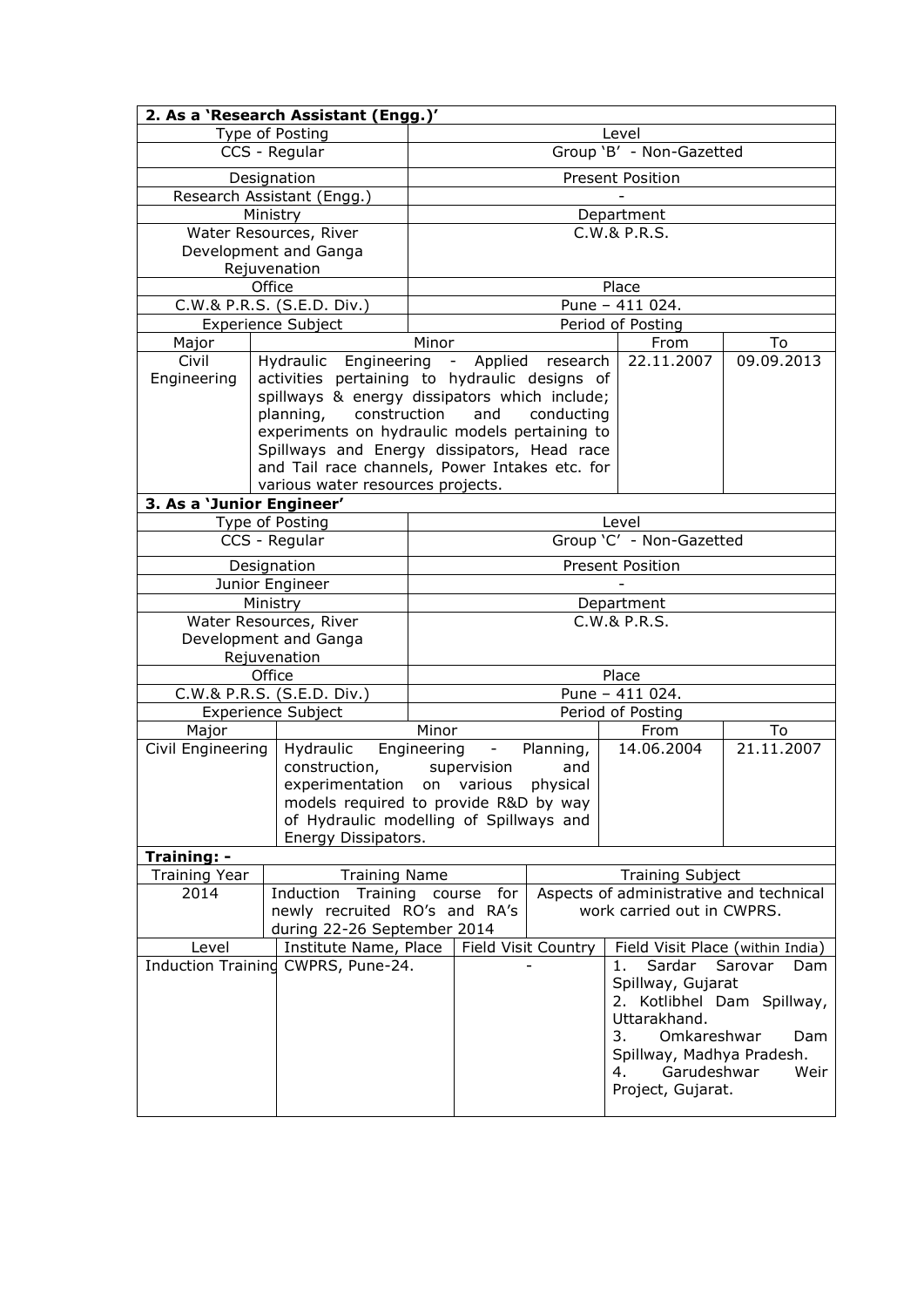|                                                                                        |                                                      |               |            |                    |                                                                                                                                                                              | 5.                                                                               |                                   | Etalin<br>H.E.<br>Project,<br>Arunachal Pradesh.                                         |  |  |
|----------------------------------------------------------------------------------------|------------------------------------------------------|---------------|------------|--------------------|------------------------------------------------------------------------------------------------------------------------------------------------------------------------------|----------------------------------------------------------------------------------|-----------------------------------|------------------------------------------------------------------------------------------|--|--|
|                                                                                        | Sponsoring Authority                                 |               |            | Period of Training |                                                                                                                                                                              | Duration                                                                         |                                   | Result                                                                                   |  |  |
|                                                                                        |                                                      |               | From       |                    | To                                                                                                                                                                           | in Weeks)                                                                        |                                   | Qualified<br>Yes                                                                         |  |  |
|                                                                                        | CWPRS, Pune-24.                                      |               | 22.09.2014 |                    | 26.09.2014                                                                                                                                                                   | 1 Week                                                                           |                                   | Not Qualified<br>$\qquad \qquad \blacksquare$                                            |  |  |
| Awards: - 1                                                                            |                                                      |               |            |                    |                                                                                                                                                                              |                                                                                  |                                   |                                                                                          |  |  |
|                                                                                        | Type of Activity:                                    |               |            |                    | Research                                                                                                                                                                     | Academic                                                                         |                                   | Non Academic                                                                             |  |  |
|                                                                                        | <b>Activity Area</b>                                 |               |            |                    | <b>Activity Subject</b>                                                                                                                                                      | 'Water Conservation Year'                                                        |                                   | <b>Activity Title</b><br>Presentation<br>Poster                                          |  |  |
| Competition on account of<br>'Water Conservation Year' held<br>at C.W.P.R.S., Pune-24. |                                                      |               |            |                    |                                                                                                                                                                              |                                                                                  |                                   | Competition' on 'Water<br>conservation<br>implies<br>Water Production' held<br>at CWPRS. |  |  |
| Day                                                                                    | Month                                                |               |            | Year               |                                                                                                                                                                              | Activity                                                                         |                                   | Level                                                                                    |  |  |
|                                                                                        |                                                      |               |            |                    |                                                                                                                                                                              | Description/Remarks                                                              |                                   |                                                                                          |  |  |
|                                                                                        | October                                              |               |            | 2013               |                                                                                                                                                                              | Won 'First Prise' in the                                                         |                                   | Conducted<br>by                                                                          |  |  |
|                                                                                        |                                                      |               |            |                    |                                                                                                                                                                              | Competiton.                                                                      |                                   | C.W.P.R.S., Pune.                                                                        |  |  |
| Awards: - 2                                                                            |                                                      |               |            |                    |                                                                                                                                                                              |                                                                                  |                                   |                                                                                          |  |  |
|                                                                                        | Type of Activity:                                    |               |            |                    | Research                                                                                                                                                                     | Academic                                                                         |                                   | Non Academic<br>$\blacksquare$                                                           |  |  |
|                                                                                        | <b>Activity Area</b><br>Competition in 'Productivity |               |            |                    | <b>Activity Subject</b>                                                                                                                                                      | 'Ghoshvakya' Competition in                                                      |                                   | <b>Activity Title</b><br>'Ghoshvakya' in Hindi                                           |  |  |
|                                                                                        | Week' held in C.W.P.R.S., Pune-                      |               |            |                    | 'Productivity Week'                                                                                                                                                          |                                                                                  |                                   |                                                                                          |  |  |
|                                                                                        | 24.                                                  |               |            |                    |                                                                                                                                                                              |                                                                                  |                                   |                                                                                          |  |  |
| Day                                                                                    |                                                      | Month<br>Year |            |                    |                                                                                                                                                                              | Activity<br>Description/Remarks                                                  |                                   | Level                                                                                    |  |  |
| $12 - 18$<br>February                                                                  |                                                      |               |            | 2015               |                                                                                                                                                                              | Won 'First Prise' in the                                                         |                                   | Conducted<br>by                                                                          |  |  |
|                                                                                        |                                                      |               |            |                    | Competiton.                                                                                                                                                                  |                                                                                  |                                   | C.W.P.R.S., Pune.                                                                        |  |  |
| <b>Publications:</b><br>1. Research Paper - 1                                          |                                                      |               |            |                    |                                                                                                                                                                              |                                                                                  |                                   |                                                                                          |  |  |
|                                                                                        | Type of Activity:                                    |               |            |                    | Research Paper<br>Academic<br>Publication                                                                                                                                    |                                                                                  |                                   | Non Academic                                                                             |  |  |
|                                                                                        | <b>Activity Area</b>                                 |               |            |                    | <b>Activity Subject</b>                                                                                                                                                      |                                                                                  |                                   | <b>Activity Title</b>                                                                    |  |  |
|                                                                                        | Research Paper Publication in                        |               |            |                    | Hydraulic modeling of                                                                                                                                                        |                                                                                  |                                   | 'Design<br>of<br>Orifice                                                                 |  |  |
|                                                                                        | <b>Hydraulic Engineering</b>                         |               |            |                    | Spillways and Energy<br>Dissipators                                                                                                                                          |                                                                                  |                                   | and<br>Spillway<br>Energy<br>Dissipator for Kotlibhel -<br>II Project'                   |  |  |
| Day                                                                                    | Month                                                |               | Year       |                    |                                                                                                                                                                              | <b>Activity Description/Remarks</b>                                              |                                   | Level                                                                                    |  |  |
| $7 - 8$                                                                                | December                                             |               | 2012       |                    |                                                                                                                                                                              | Conference on Hydraulics,                                                        |                                   | Indian<br>Society<br>for                                                                 |  |  |
|                                                                                        |                                                      |               |            |                    |                                                                                                                                                                              | Water Resources, Coastal and<br>Environmental Engineering -<br><b>HYDRO 2012</b> |                                   | Hydraulics<br>(ISH)<br>publication                                                       |  |  |
|                                                                                        | 2. Research Paper - 2                                |               |            |                    |                                                                                                                                                                              |                                                                                  |                                   |                                                                                          |  |  |
|                                                                                        | Type of Activity:                                    |               |            |                    | Research Paper<br>Publication                                                                                                                                                | Academic                                                                         |                                   | Non Academic                                                                             |  |  |
|                                                                                        | <b>Activity Area</b>                                 |               |            |                    | <b>Activity Subject</b>                                                                                                                                                      |                                                                                  |                                   | <b>Activity Title</b>                                                                    |  |  |
| Research Paper Publication in<br>Water Resources Engineering                           |                                                      |               |            |                    | and Energy Dissipators                                                                                                                                                       | Hydraulic modeling of Spillways                                                  |                                   | 'Hydraulic<br>Design<br>Aspects of Stilling Basin                                        |  |  |
|                                                                                        |                                                      |               |            |                    |                                                                                                                                                                              |                                                                                  | with Sloping Apron'               |                                                                                          |  |  |
| Month<br>Day                                                                           |                                                      | Year          |            |                    | <b>Activity Description/Remarks</b>                                                                                                                                          |                                                                                  | Level<br>International<br>Journal |                                                                                          |  |  |
|                                                                                        | 18-20<br>December<br>2014                            |               |            |                    | Hydro 2014 International<br>Conference on Hydraulics,<br>of<br>Water Resources, Coastal and<br>Research<br>Environmental<br>Engineering conducted at<br>MANIT, Bhopal, INDIA |                                                                                  |                                   |                                                                                          |  |  |
|                                                                                        |                                                      |               |            |                    |                                                                                                                                                                              |                                                                                  |                                   |                                                                                          |  |  |